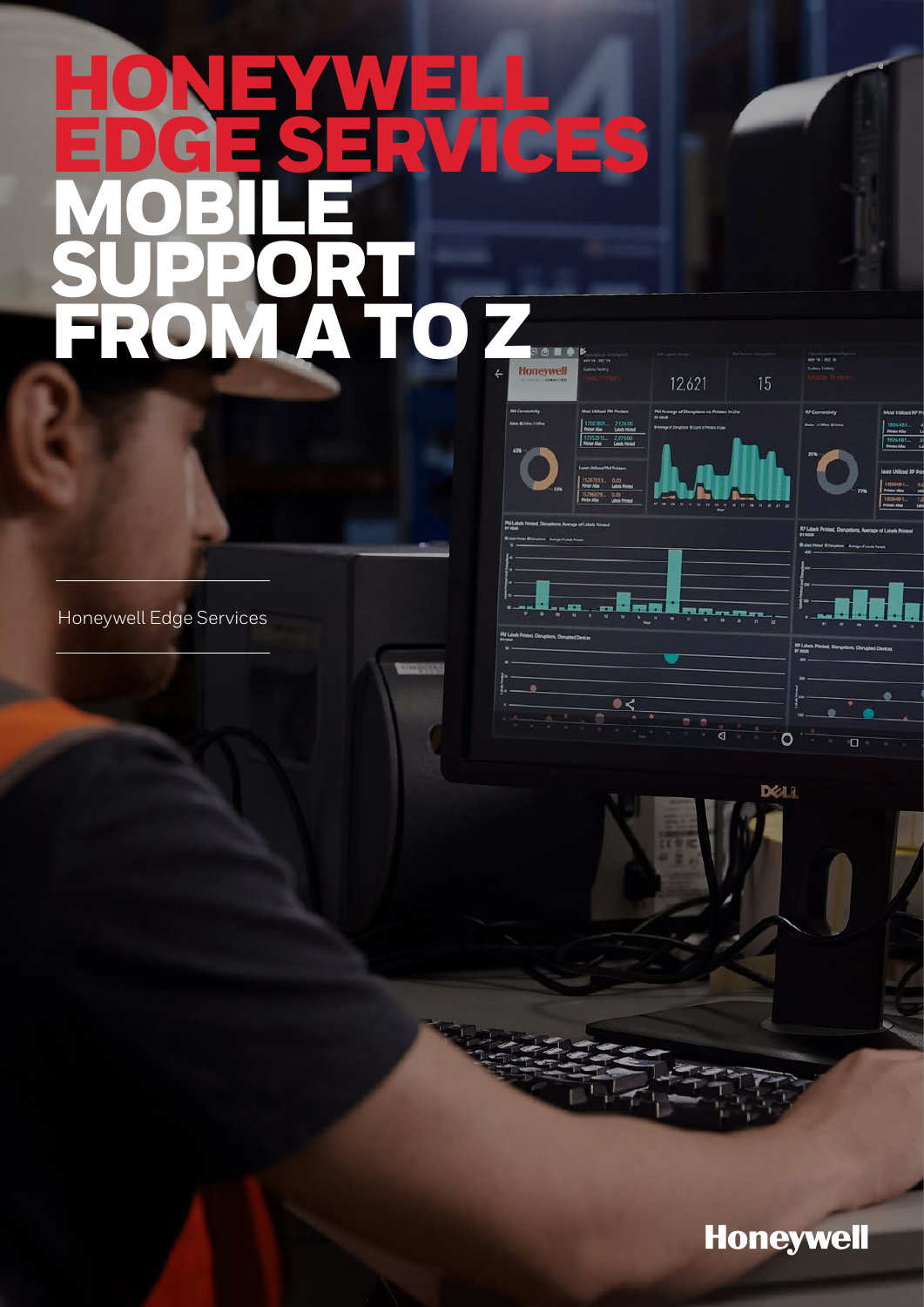### **GET MAXIMUM VALUE FROM YOUR MOBILE DEVICES**

With Honeywell Edge Services, you can be safe knowing that we will support you through the entire product lifecycle – from infrastructure planning and installation, to migration, ongoing support, and recycling.

E

 $\frac{d}{dt}$ 

 $\boldsymbol{\phi}$ 

Skultandy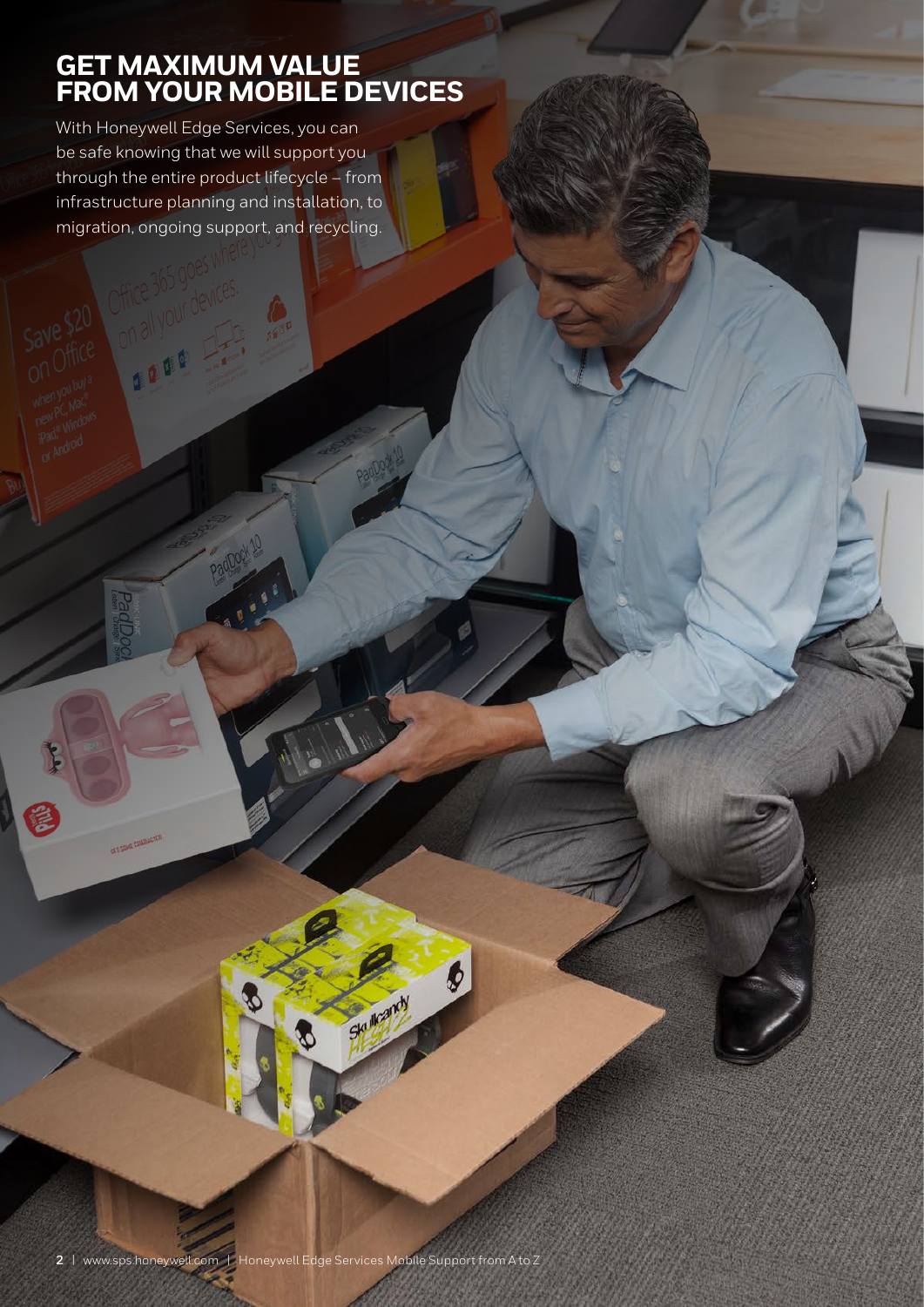## MULTIPLE OPTIONS TO MEET ALL YOUR NEEDS

**With such a span of offerings, it can be difficult to choose the elements that are critical to your business. To simplify this, Honeywell Edge Services are available in different bundled options to suit your requirements.** 

Our Platinum Deployment package provides protection at every level, including access to a project management resource, network certification, staging, kitting, deployment, tracking, and access to our award-winning Helpdesk.

To complement this, we also offer the Platinum Support package that fully covers your devices for any eventuality and includes battery refresh or printhead refresh (for printers), Repair Management with Triage, and Advanced Unity Exchange.

At every stage, Honeywell Edge Services give you the confidence of having leading-class technologies combined with service and support plans that are designed to keep you operational for longer.

### **ACQUISITION**

Honeywell Edge Services include services to make the selection process easy, while ensuring that your organization is ready to deploy the devices.

### **DEVICE SELECTION**

To minimize disruptions to your business and make the most of your existing investments, our project management team will analyze your company's infrastructure and processes with your specific mobility goals in mind.



Our mobility consultants can help you understand and navigate the most important mobility issues facing your organization.

### **INFRASTRUCTURE PLANNING**

Honeywell system engineers lay the foundation of a successful AIDC implementation or refresh by bringing reliable signal strength, network coverage, connectivity, and future scalability to your industrial distribution center, plant, or campus.

Our system engineers will match your device types, channels, sensitivity, transmit power, range, and network coverage, so you get optimized AIDC system performance in even the most challenging industrial environments.

### **CONTINUITY SERVICES**

Designed to provide hardware that allows customers to manage peak seasons, technology refreshes, and disposal of their obsolete technology.

We can refurbish the equipment you already own to extend its life until software development is complete, and your new equipment is deployed and adopted by operations.

And, we can supplement current mobile devices to support peak seasons by providing additional devices when your business needs them the most.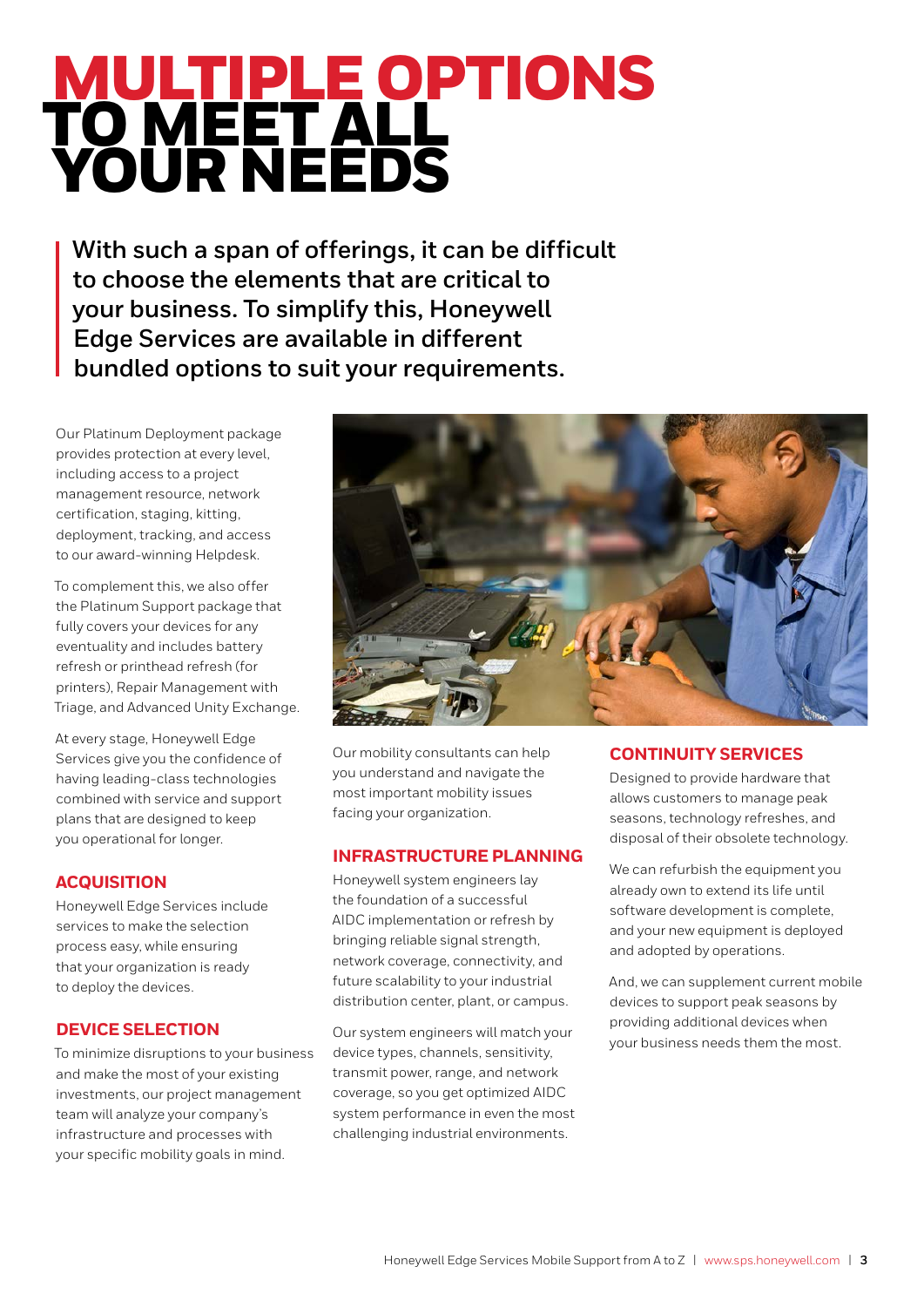## SETUP AND DEPLOYMENT

### **Honeywell Edge Services can provide full managed deployment services for all Android™ or Apple® iOS devices including:**

- Project management of up to 40 hours to ensure the project is defined in a Statement of Work.
- Device preparation checks to make sure all the systems on your device are functioning properly.
- Installation of the asset tags and provisioning of a comprehensive report of all assets.
- Configuration of each device to your specification.
- Installation and test applications to ensure that the device is ready when it arrives at your location.
- Ensure that each device is activated on your preferred carrier(s).
- Our team will improve the durability of your device by installing screen protectors.
- Honeywell will kit the device with its accessories and provide instructions on how to complete the device setup and activation.
- Honeywell will document and report all IMEA numbers, so your team can activate the devices with your preferred carrier with minimal effort.

**Tighter budgets and the increasing pace of modern business have put pressure on IT organizations to accelerate company-wide technology deployments.**

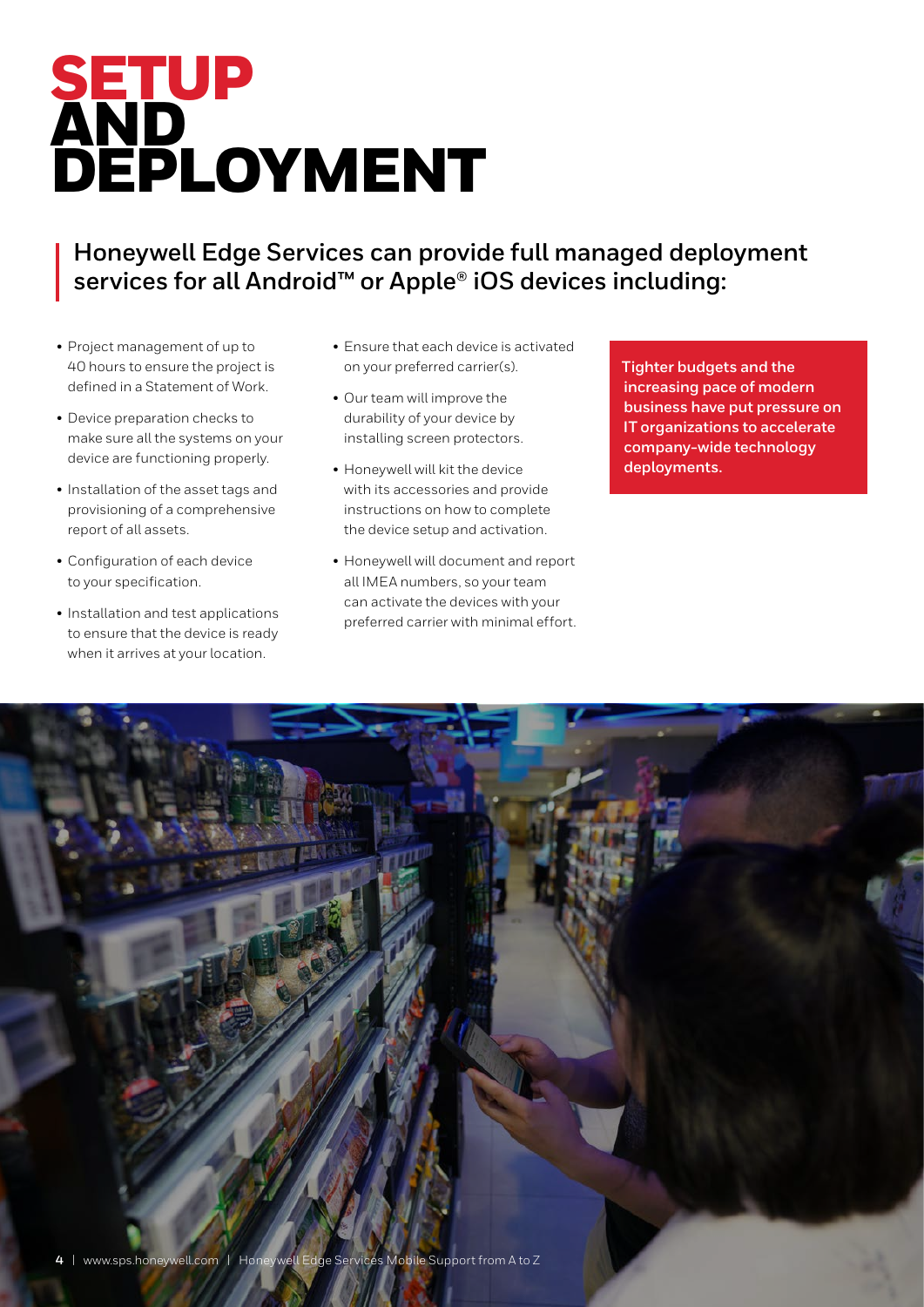

### **ONSITE INSTALLATION**

Honeywell will ensure that your mobile AIDC technology is installed correctly by configuring the devices, installing all your RFID and wireless network devices and cabling, and performing an application load and test. Or if you prefer, we'll make configuration and programming recommendations to your network administrator.

### **TRACK AND MONITOR**

Honeywell will ensure that your mobile AIDC technology is installed correctly by configuring the devices, installing all your RFID and wireless network devices and cabling, and performing an application load and test.

Or if you prefer, we'll make configuration and programming recommendations to your network administrator.

### **ASSET MONITORING**

Our team will manage your MDM software to reduce the risk of emerging security threats and will stay up to date on the rapid pace of innovation in the mobility market.

### **TELEPHONE EXPENSE MANAGEMENT**

Standardize mobility deployments across multiple geographies, making it easier to identify areas for savings while enabling more robust policy enforcement.

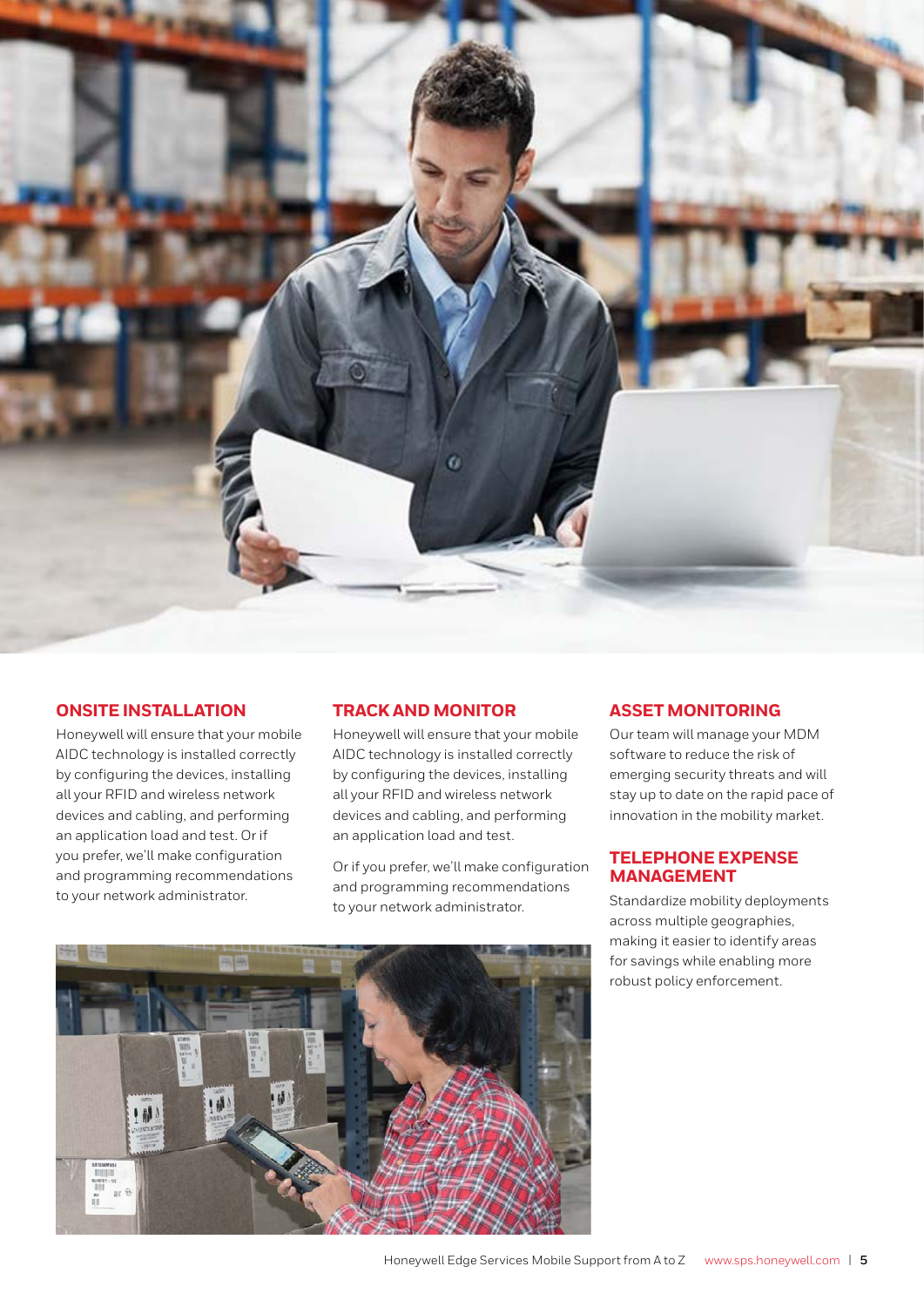

### **MAINTAIN AND OPTIMIZE**

Our MDM Administration Service, Android Updates/Patches, and our optional add-on services combined with our years of experience allow us to keep your printers, scanners, and mobile devices maintained and operating at their best.

### **SOFTWARE MANAGEMENT**

- MDM Administration: Protect your devices from emerging security threats by using your choice of MDM software to push out security updates.
- Android Service: Android version upgrades have the latest Android features including new best available security. Patches to older Android versions include enhancements to the pre-existing features for that version. Included in Gold and Platinum, and available separately.
- Scheduled Preventative Maintenance: Make sure your Honeywell printer is performing at its peak. Edge Services allow you to schedule up to three onsite visits a year.
- Battery Refresh: Schedule your battery refreshes for your mobile computer or mobile printer up to six months in advance.

### **SUPPORT SERVICES**

Our full-service offering includes best-in-class support contracts, help-desk service, and technical support – everything you will need to keep your operations running at full capacity.

### **PLATINUM CONTRACT**

The Edge Services Platinum Support contract is the only total support contract in the industry today offering 2-Day Depot Repairs or Spare Pool Management with 3- or 5-year contracts, and includes:

- Repair or replacement of damaged components
- Replacement devices should a device be damaged beyond repair
- Accessory replacement service
- Battery refresh service
- Printer consumables management
- Spare pool management
- Technical support
- Android Service

**Edge Services will maintain, optimize, monitor, and support an increasingly diverse mix of devices with different operating systems, and are supported by major carriers.**

### **GOLD CONTRACT**

The most flexible contract in the industry. The Edge Services Gold Support contract allows you to select the right coverage for your organization, and includes 5-Day Depot Repairs, 48-hour onsite response time, and:

- Repair or replacement of damaged components
- Flexibility to add any Add-On Service
- Android Service provides Android upgrades and patches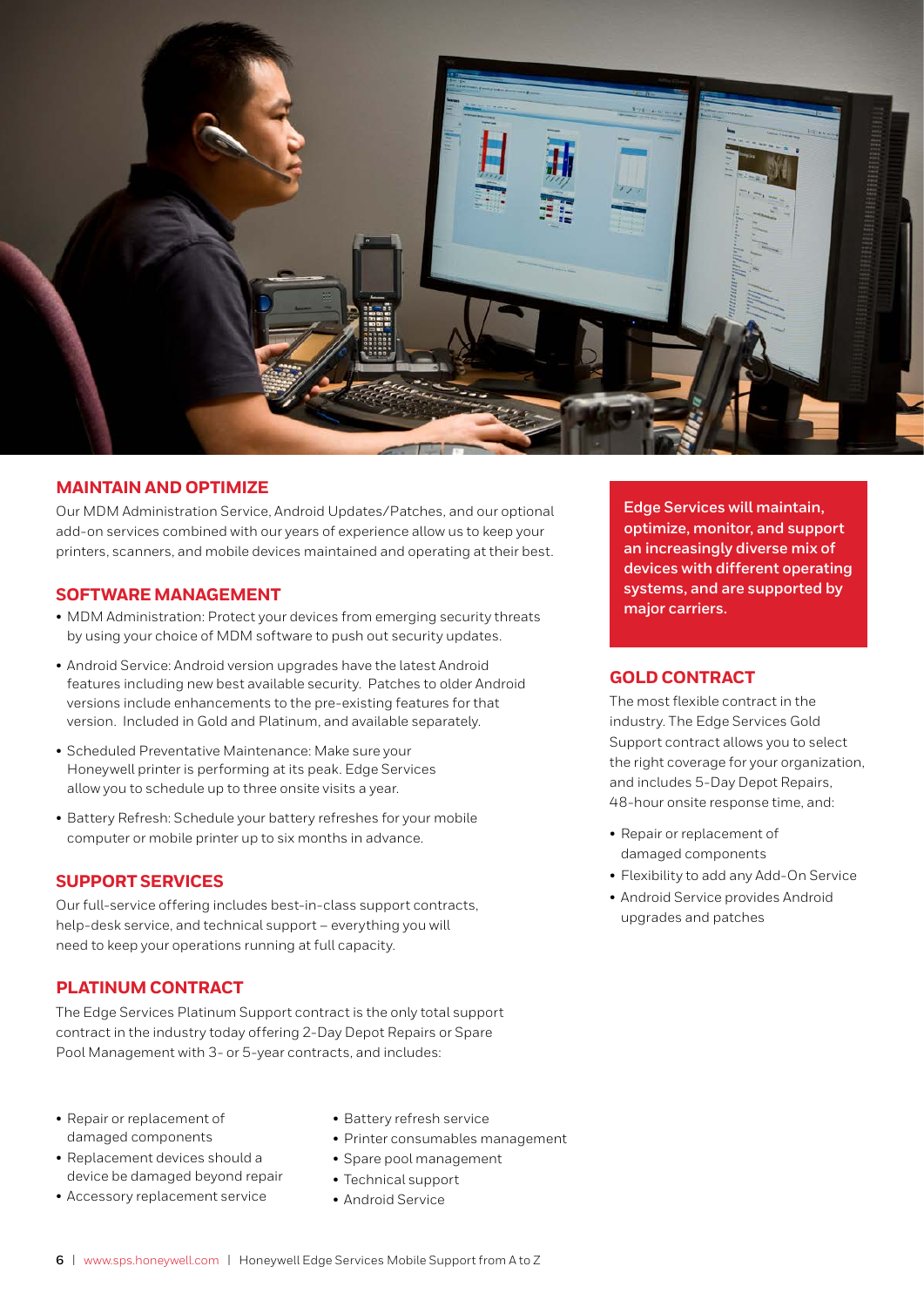### **ADD-ON SERVICES**

### **Accessory Replacement Service**

Provides replacement chargers, docks, charging cables, or scan handles should they be damaged or stop working.

### **Battery Refresh Service**

Provides fresh batteries every 18 months after purchase.

### **Cutter Refresh Service**

Delivers cutters should the cutters of the device stop working.

### **Image Management Service**

Ensures that when a device returns from being repaired, it has all the proper applications loaded back on the device.

### **Onsite Printer Service**

24-hour response time on Platinum Support contracts and 48-hour response time on Gold Support contracts.

### **Preventative Maintenance**

Schedule up to three visits a year to ensure your printer is performing at its maximum capacity.

### **Printhead Refresh Service**

Provides fresh printheads every 18 months after purchase of the printer.

### **HONEYWELL OPERATIONAL INTELLIGENCE**

Is the challenge of managing your entire mobile fleet overwhelming? Honeywell Operational Intelligence makes it easy by providing a manufacturer-agnostic operational-asset lifecycle and analytics solution for RMA (return merchandise authorization) that systematically tracks, manages, and optimizes all your IT assets, across all your locations, throughout the lifecycle. You always know where your devices are with Honeywell Operational Intelligence.

\*Can be purchased separately.



### **Android Service**

Best available features & security in the latest Android version, plus patches to prior Android versions.

#### **Spare Pool Management**

Manages every aspect of your spare pool.

### **Help Desk**

Keep your workforce mobilized with on demand support. Providing a great mobility experience means delivering responsive support whenever your remote workers need it most. Help Desk contracts are available in 2-, 3-, and 5-year increments to provide multilingual support 24 x 7, 365 days a year.

### **Technical Support**

Our comprehensive web-based and telephone technical support services are here to help you quickly resolve Honeywell product and system configuration issues.